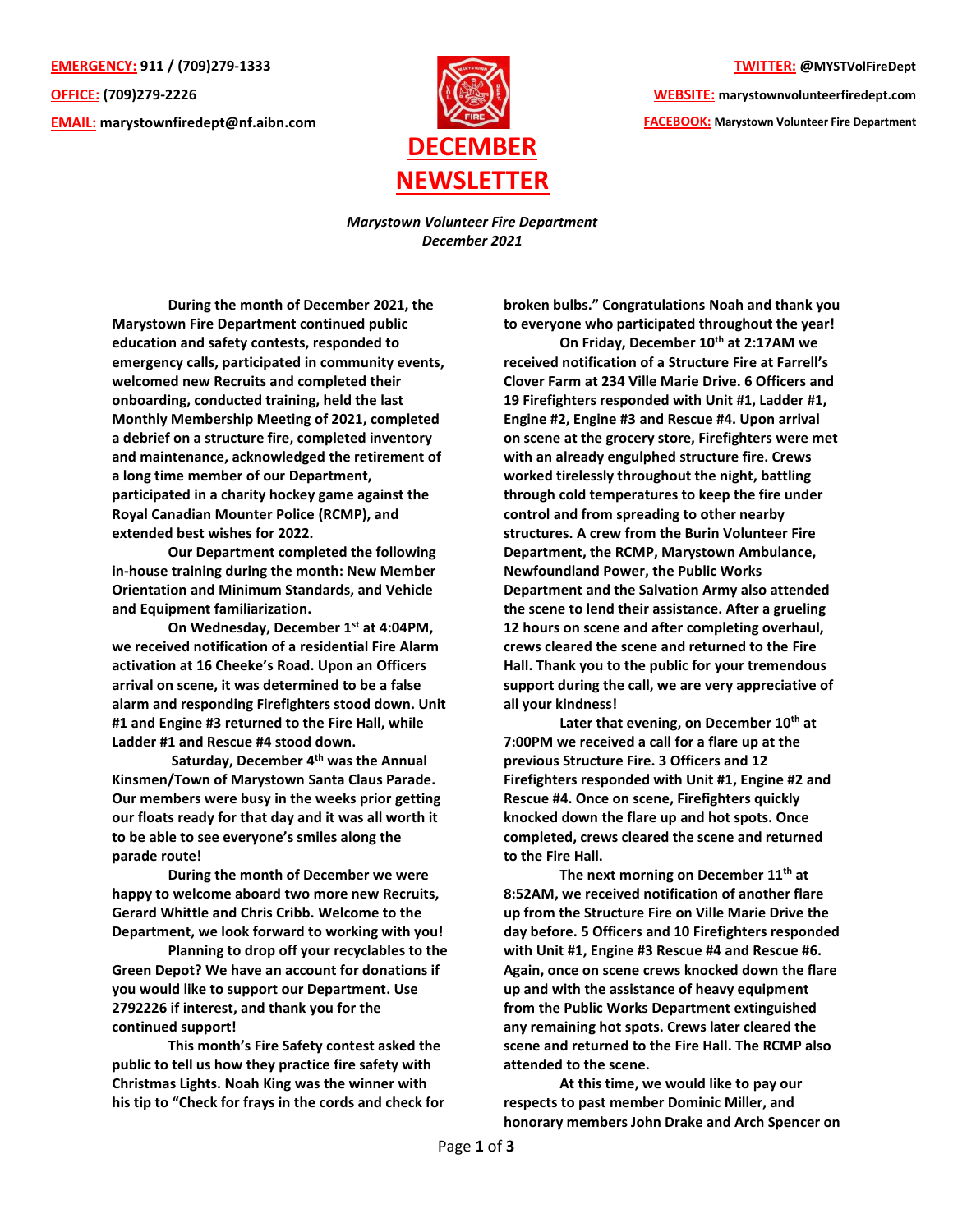**their recent passing. Our thoughts and prayers are with their families, may they rest in peace!**

**Continuing with our Christmas Spirit we were happy to participate in the Jean de Baie Christmas parade on Saturday, December 11th . Thanks to our neighboring community for the invitation to join you, Merry Christmas everyone!**

**We were invited to have Engine #1 a part of the Town's Christmas Tree Sale and Photos community event on Monday, December 13th leading up to the Annual Christmas Tree Light Up that evening. Thank you for including a tremendous part of our heritage in the event!**

**During our last Drill of 2021, Firefighter George Shave announced his retirement after 21 years of service to the community. During his tenure, George served many roles, including Assistant Fire Chief. Thank you to George and his family for their service and commitment over the years, we wish you all the best!**

**On Tuesday, December 14th at 6:44PM we received a notification of a commercial Fire Alarm activation at Riff's at 6 Queen Street. 4 Officers and 13 Firefighters responded with Unit #1, Engine #3, and Rescue #4. Upon arrival on scene, it was determined to be a false alarm, Ladder #1 stood down, crews cleared the scene and returned to the Fire Hall.** 

**December 17th was Hockey Night for The Happy Tree! We joined up with the RCMP for a charity hockey game in support of the Happy Tree and the Salvation Army's Food Bank. While the RCMP won the game and the bragging rights (5-4) it was a win for everyone with the awesome support received through toy and food donations. Thank you to everyone involved in making the Guns N' Hoses charity hockey game entertaining and a tremendous success!**

**On New Year's Eve at 10:30PM, we received notification of a residential Fire Alarm activation on Atlantic Street. However, while en route we received another notification advising it was a false alarm, Unit #1 returned to the Fire Hall and Ladder #1, Engine #3 and Rescue #4 were stood down.** 

**Thank you to our fire family for another year of stellar service to the community & surrounding area!**

**Happy New Year from your local Firefighters – We wish you a healthy and safe 2022. Thank you to our community for the tremendous support again this past year, it's greatly appreciated and we're proud to serve you!**



**Photo 1. Annual Christmas Parade – The Elf Express.**



**Photo 2. Annual Christmas Parade.**



**Photo 3. Annual Christmas Parade – Elf on the Shelf.**



**Photo 4. Structure Fire at Farrell's Clover Farm.**